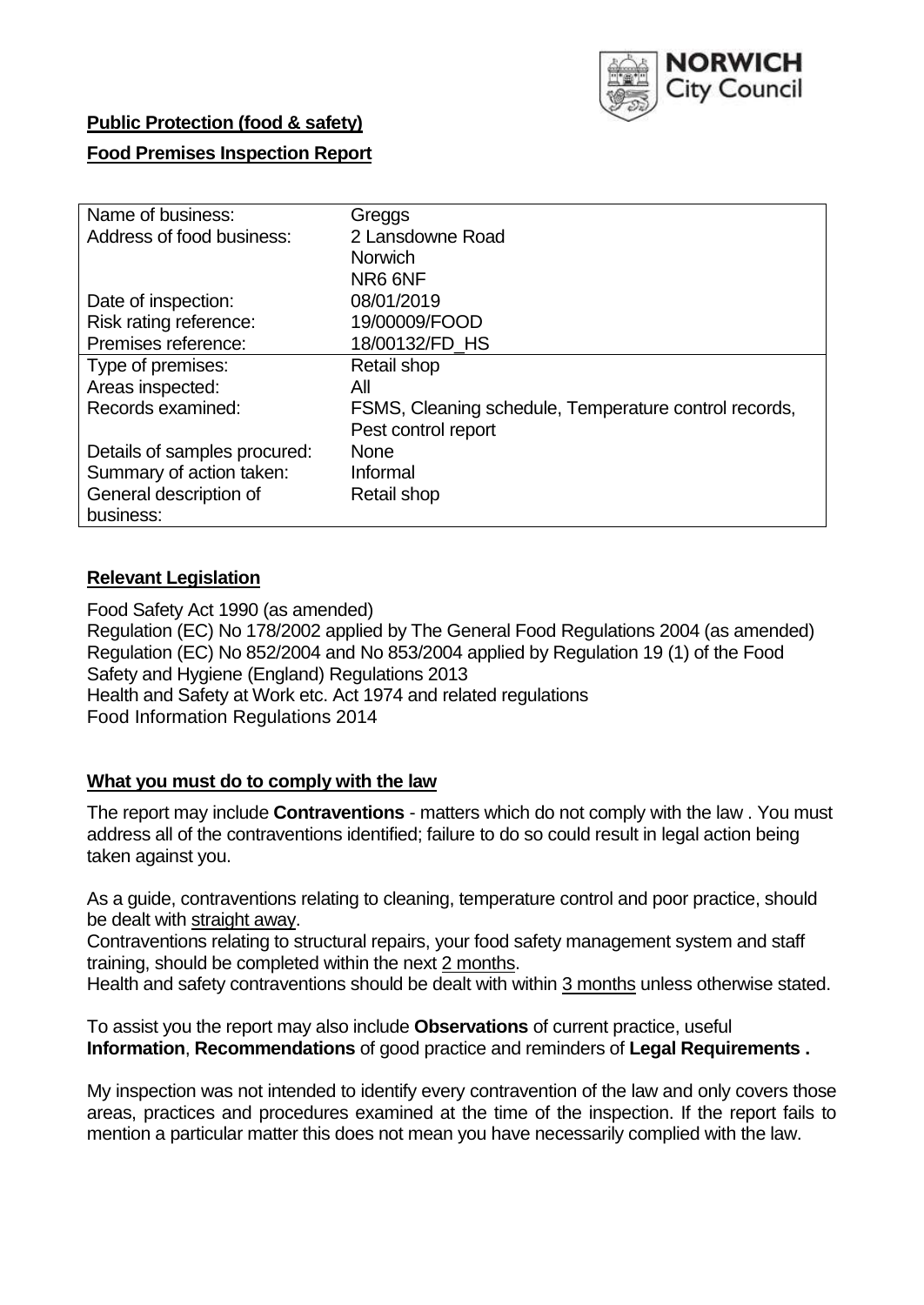# **FOOD SAFETY**

#### **How we calculate your Food Hygiene Rating:**

The food safety section has been divided into the three areas which you are scored against for the hygiene rating: 1. food hygiene and safety procedures, 2. structural requirements and 3. confidence in management/control procedures. Each section begins with a summary of what was observed and the score you have been given. Details of how these scores combine to produce your overall food hygiene rating are shown in the table.

| <b>Compliance Area</b>                     |          |    |                | <b>You Score</b> |                |    |           |    |                |  |  |
|--------------------------------------------|----------|----|----------------|------------------|----------------|----|-----------|----|----------------|--|--|
| Food Hygiene and Safety                    |          |    | 0              | 5.               | 10             | 15 | 20        | 25 |                |  |  |
| <b>Structure and Cleaning</b>              |          |    | $\overline{0}$ | 5                | 10             | 15 | 20        | 25 |                |  |  |
| Confidence in management & control systems |          |    | 0              | 5                | 10             | 15 | 20        | 30 |                |  |  |
|                                            |          |    |                |                  |                |    |           |    |                |  |  |
| <b>Your Total score</b>                    | $0 - 15$ | 20 | $25 - 30$      |                  | $35 - 40$      |    | $45 - 50$ |    | > 50           |  |  |
| <b>Your Worst score</b>                    | 5        | 10 | 10             |                  | 15             |    | 20        |    | $\blacksquare$ |  |  |
|                                            |          |    |                |                  |                |    |           |    |                |  |  |
| <b>Your Rating is</b>                      | 5        | 4  | 3              |                  | $\overline{2}$ |    |           |    | $\Omega$       |  |  |

Your Food Hygiene Rating is 5 - a very good standard



# **1. Food Hygiene and Safety**

Food Hygiene standards are excellent. You demonstrated full compliance with legal requirements. You have safe food handling practices and procedures and all the necessary control measures to prevent cross-contamination are in place. **(Score 0)**

#### Hand-washing

**Observation I** was pleased to see hand-washing was well managed

#### Temperature Control

**Observation** I was pleased to see you were able to limit bacterial growth and/or survival by applying appropriate temperature controls at points critical to food safety and that you were monitoring temperatures.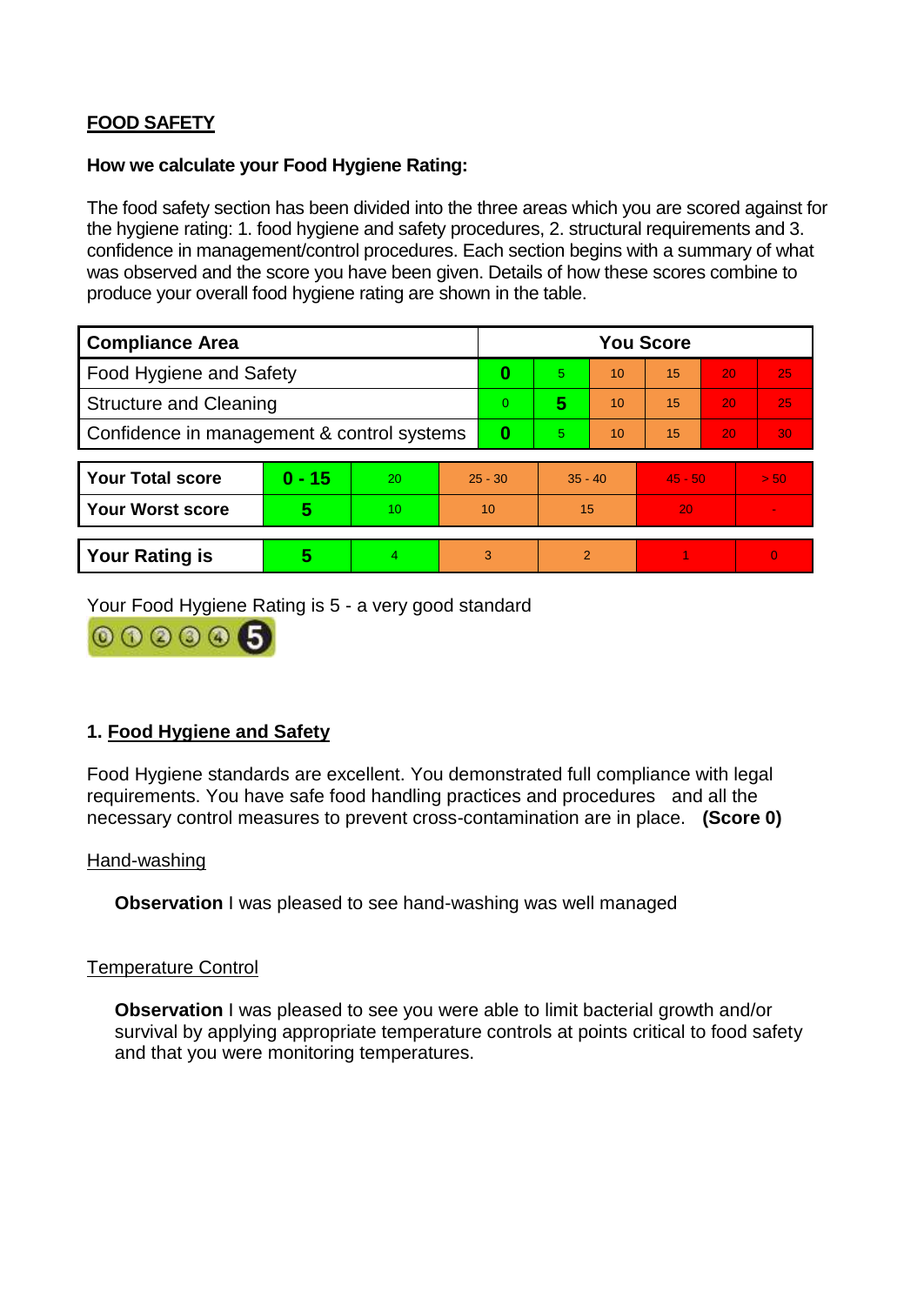# **2. Structure and Cleaning**

The structure facilities and standard of cleaning and maintenance are all of a good standard and only minor repairs and/or improvements are required. Pest control and waste disposal provisions are adequate. The minor contraventions require your attention. **(Score 5)**

# Cleaning of Structure

**Observation** The kitchen had been well maintained and the standard of cleaning was good.

#### Cleaning of Equipment and Food Contact Surfaces

**Contravention** The following surfaces and equipment were dirty and must be cleaned or replaced:

• the bottom seals to the interior of freezers numbered 2 and 3 and to the cream fridge

## Cleaning Chemicals / Materials / Equipment and Methods

**Observation** I was pleased to see that the premises was kept clean and that your cleaning materials, methods and equipment were able to minimise the spread of harmful bacteria between surfaces.

#### Facilities and Structural provision

**Observation I** was pleased to see the premises had been well maintained and that adequate facilities had been provided.

#### Pest Control

**Observation** I was pleased to see that the premises was proofed against the entry of pests and that pest control procedures were in place.

#### **3. Confidence in Management**

A food safety management system is in place and you comply fully with the law. Hazards to food are understood properly controlled managed and reviewed. Your records are appropriate and being maintained. All your staff are suitably supervised and trained. You have a very good track record. **(Score 0)**